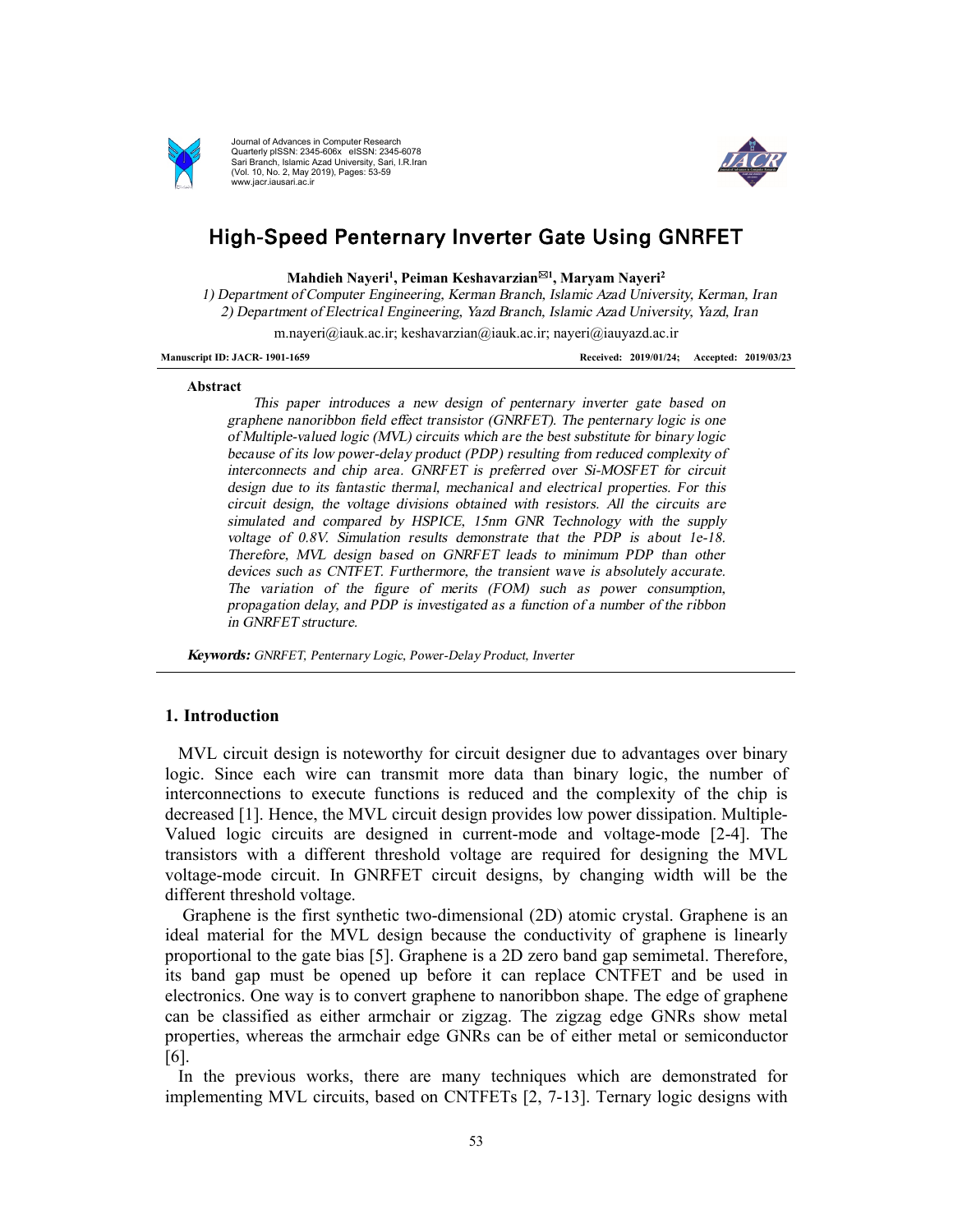High-Speed Penternary Inverter Gate … *M. Nayeri, P. Keshavarzian, M. Nayeri*

resistors have been proposed in [2]. Lin *et al* design the ternary logic circuit with transistor [7]. Fakhari *et al* design the quaternary logic circuit with pass transistor logic [8]. The universal method presented in [9] for design MVL circuit based on CNTFET. Three input ternary logic circuit and two input quaternary and penternary are simulated in [10]. Robust Carbon Nanotube Field Effect Transistor-Based Penternary Logic Circuits is considered in [11]. They have applied a buffer to design with four different CNT diameters. In the rest of the paper, the structure of Graphene nanoribbon field effect transistor is described in section II. In Section III, the proposed work is introduced and described. Afterward, the performance analysis results are presented before the conclusion section.

#### **2. Graphene Nanoribbon Field Effect Transistor**

Graphene is two-dimensional (2D) atomic crystal. Lately, some graphene transistor structures have been investigated such as back-gated graphene transistors, dual-gate graphene transistors, and graphene nanoribbon FETs [14-16]. The electronic and physical characteristic of graphene nanoribbons (GNRs) can be managed by changing their width and edge structure. Recent experimental results have illustrated the bottomup chemical synthesis of ultra-narrow GNRs with uniform width and edges. This GNRs with high structural and electronic that is required for the integration of GNR fieldeffect transistors (FETs) into ultra-large-scale digital circuits [17].

The armchair edge GNRs (AGNRs) of the type  $N = 3P+1$  and  $N=3P$  are semiconductor while AGNR of type  $N=3P+2$  is metallic where P is a positive integer [18]. This type of GNR is used for digital circuit design. The width of a GNR is defined as follows [19]:

$$
W_{\rm ch} = (N+1)\sqrt{3} \times \frac{\rm dcc}{2} \tag{1}
$$

Where N shows the number of dimmer lines and  $dec= 0.144$  nm is the carbon-carbon bond length. The channel of our devices is composed of four parallels nanoribbon is shown in Fig1.



*Figure1. The structure of the four-ribbons GNRFET.*

### **3. Proposed Design**

In MVL systems permit more than two logic levels. Ternary logic includes  $0$ ,  $1/2V_{DD}$ ,  $V_{DD}$  voltage levels. The quaternary logic level contains 0, 1/3  $V_{DD}$ , 2/3  $V_{DD}$ ,  $V_{DD}$ voltage levels. Penternary logic level can be demonstrated with '0', '1', '2', '3' and '4'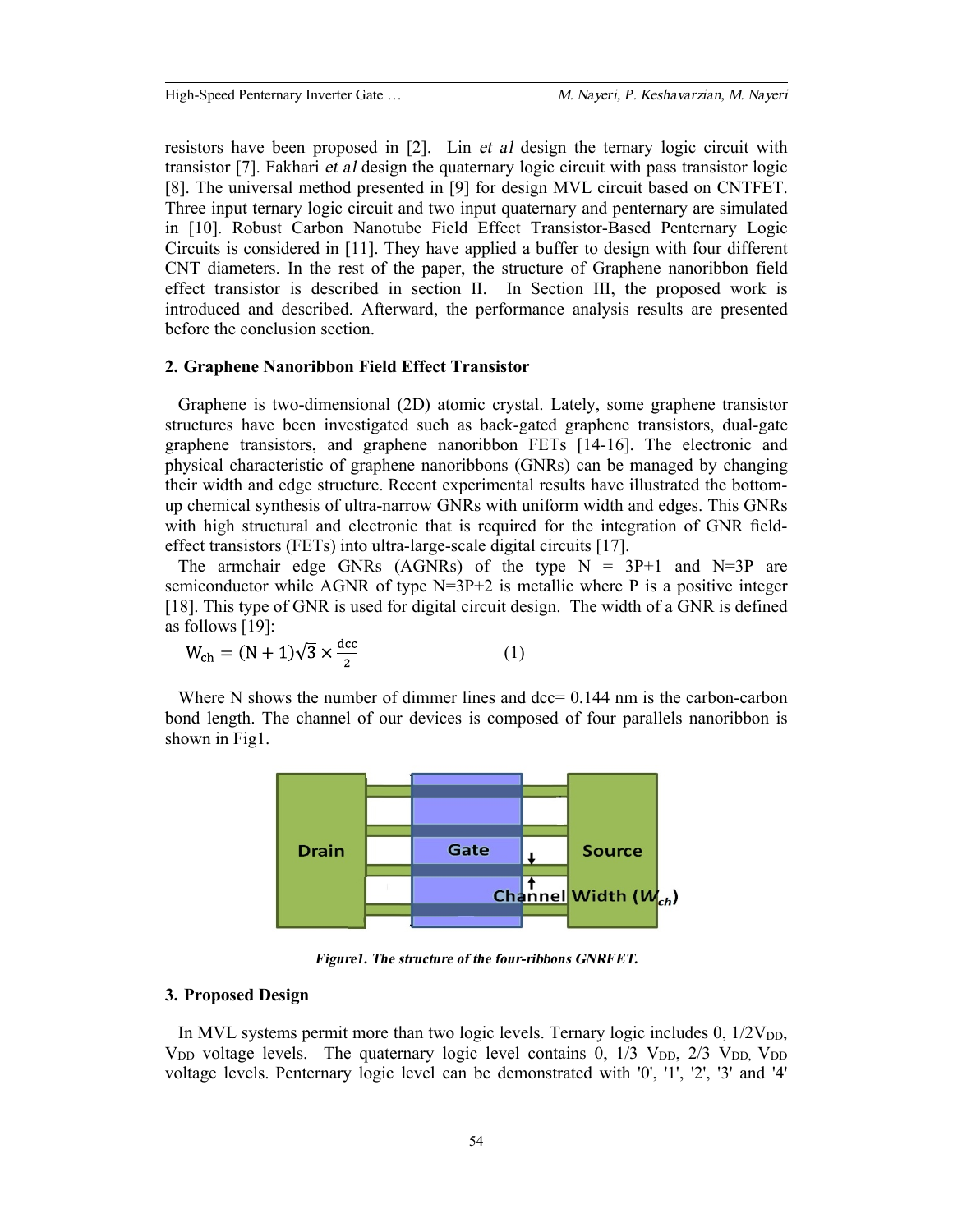symbols, which are equivalent to 0,  $1/4$  V<sub>DD</sub>,  $2/4$  V<sub>DD</sub>,  $3/4$  V<sub>DD</sub>, V<sub>DD</sub>. The truth table of penternary inverter is given in Table 1.

| Input          | Out put               |  |  |  |
|----------------|-----------------------|--|--|--|
|                | $\rm V_{DD}$          |  |  |  |
| $1/4$ $V_{DD}$ | $3/4$ V <sub>DD</sub> |  |  |  |
| $1/2$ $V_{DD}$ | $1/2$ $V_{DD}$        |  |  |  |
| $3/4$ $V_{DD}$ | $1/4$ $V_{DD}$        |  |  |  |
| $\rm V_{DD}$   |                       |  |  |  |

 *Table 1. Truth table of penternary inverter*

To achieve the precise voltage logic level is applied the resistors. The threshold voltage of GNRFET changes with its width. The parameters of the GNRFET model [20], their values, and brief descriptions are given in Table 2.

| Device<br>parameter |              | Description                                                                  | Default value    |
|---------------------|--------------|------------------------------------------------------------------------------|------------------|
|                     | L            | Physical channel length                                                      | 15nm             |
|                     | <b>Tox</b>   | The thickness of top gate dielectric material (planer gate)                  | $0.95$ nm        |
|                     | 2Wsp         | The spacing between the edges of two adjacent GNRs within the<br>same device | $2 \text{ nm}$   |
|                     | <b>NR</b> ib | The number of GNRs in the device                                             | $\overline{4}$   |
|                     | P            | The edge roughness percentage of the device                                  | $\mathbf{0}$     |
|                     | Dop          | Source and drain reservoirs doping fraction                                  | 0.001            |
|                     | Tox2         | Oxide thickness between channel and substrate/bottom gate                    | 20 <sub>nm</sub> |
|                     | Gates tied   | Whether Gate or sub hold the same voltage                                    | $\bf{0}$         |

 *Table 2. The important HSPICE parameters of the GNRFET*

The first proposed penternary inverter design based on GNRFET is shown in Fig 2a. The transient responses of the proposed design are demonstrated in Fig 2b. The widths of T1, T2, T3, T4, and T5 are 0.99 nm, 1.2 nm, 1.9, 2.3 nm, 2.3 nm respectively. The width of GNRFET has Inverse relationship with the threshold voltage.

The power supply voltage is 0.8V. When the input is 0V, all n-type are off and p-type is on. Hence, the  $V_{\text{out}}$  is  $V_{\text{DD}}$ . By increasing the input to  $1/4$   $V_{\text{DD}}$ , T2 and T5 get on and the output is as follow:

$$
V_{out} = \frac{10k\Omega}{(10+30)k\Omega} V_{DD} = \frac{1}{4} V_{DD}
$$
\n(1)

When the input reaches to 1/2 V<sub>DD</sub>, T3 and T5 are on and the V<sub>out</sub> obtained as follow:  

$$
V_{out} = \frac{(10+20)k\Omega}{(10+20+30)k\Omega} V_{DD} = \frac{1}{2} V_{DD}
$$
(2)

When the input accrues to  $3/4$  V<sub>DD</sub>, T4 and T5 are on and the output voltage is: *W W* (3)

Finally, when the input is  $V_{DD}$ , only T1 is on and the output is 0V.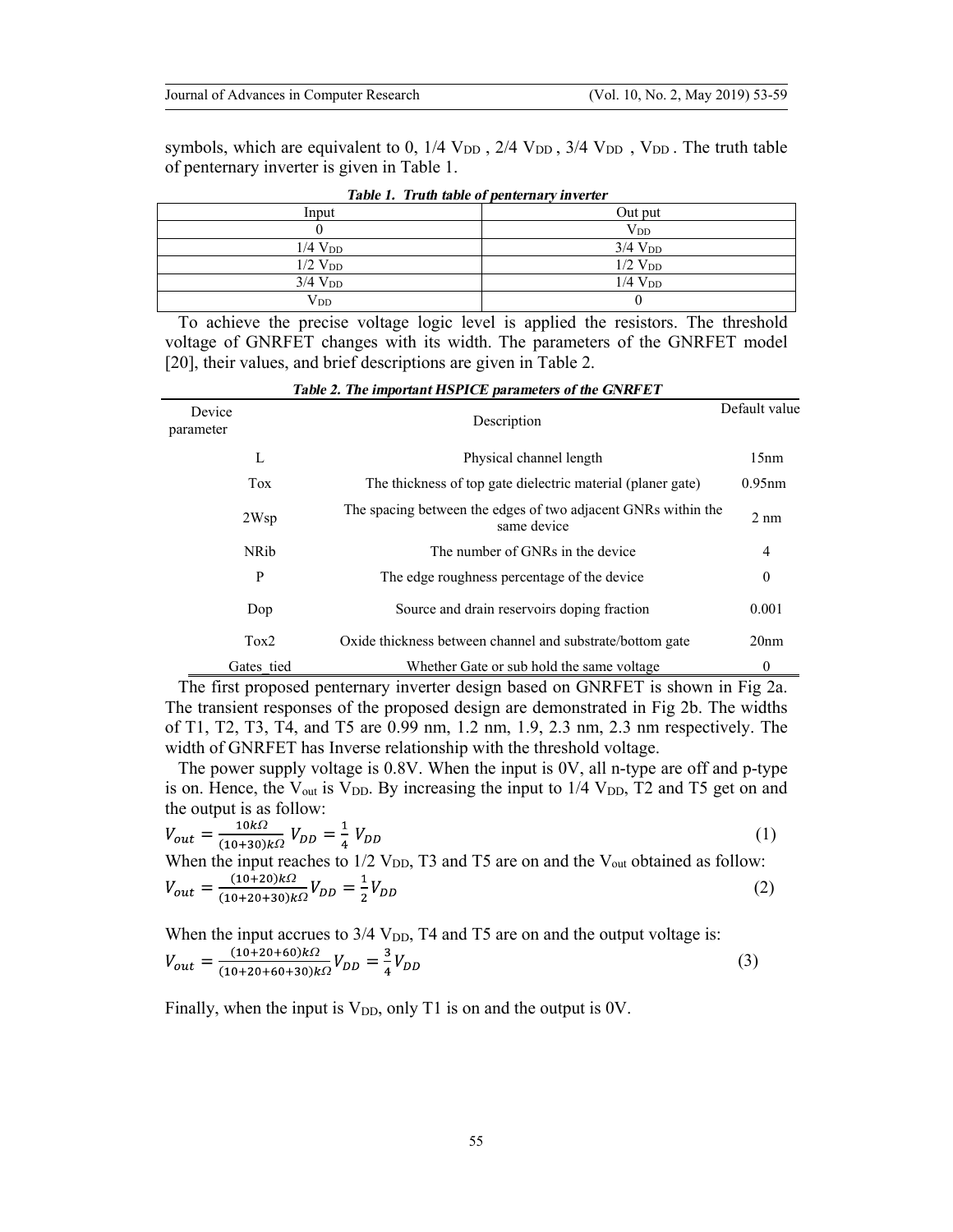

a)



b) *Figure2. a) Proposed penternary inverter design based on GNRFET. b) Transient response of penternary inverter.*

Simulation results of the figure of merit are given in Table III. Results show that digital circuit design based on GNRFET has significantly less PDP than CNTFET.

| Table 3. Simulation results of the penternary inverter |                |                   |               |                          |  |  |  |
|--------------------------------------------------------|----------------|-------------------|---------------|--------------------------|--|--|--|
| Design                                                 | Power $(e-6w)$ | Delay (e- $12s$ ) | PDP $(e-18J)$ | Number of<br>transistors |  |  |  |
| proposed design                                        | 3.77           | 0.333             | 1.255         |                          |  |  |  |
| Ref[21]                                                | 3.92           | 22.688            | 88.99         |                          |  |  |  |
| Ref[11]                                                | 3.41           | 7.85              | 267.685       | 14                       |  |  |  |
| Ref[10]                                                | 1.9560         | 65.126            | 127.3864      |                          |  |  |  |

|  | Table 3. Simulation results of the penternary inverte |  |
|--|-------------------------------------------------------|--|
|  |                                                       |  |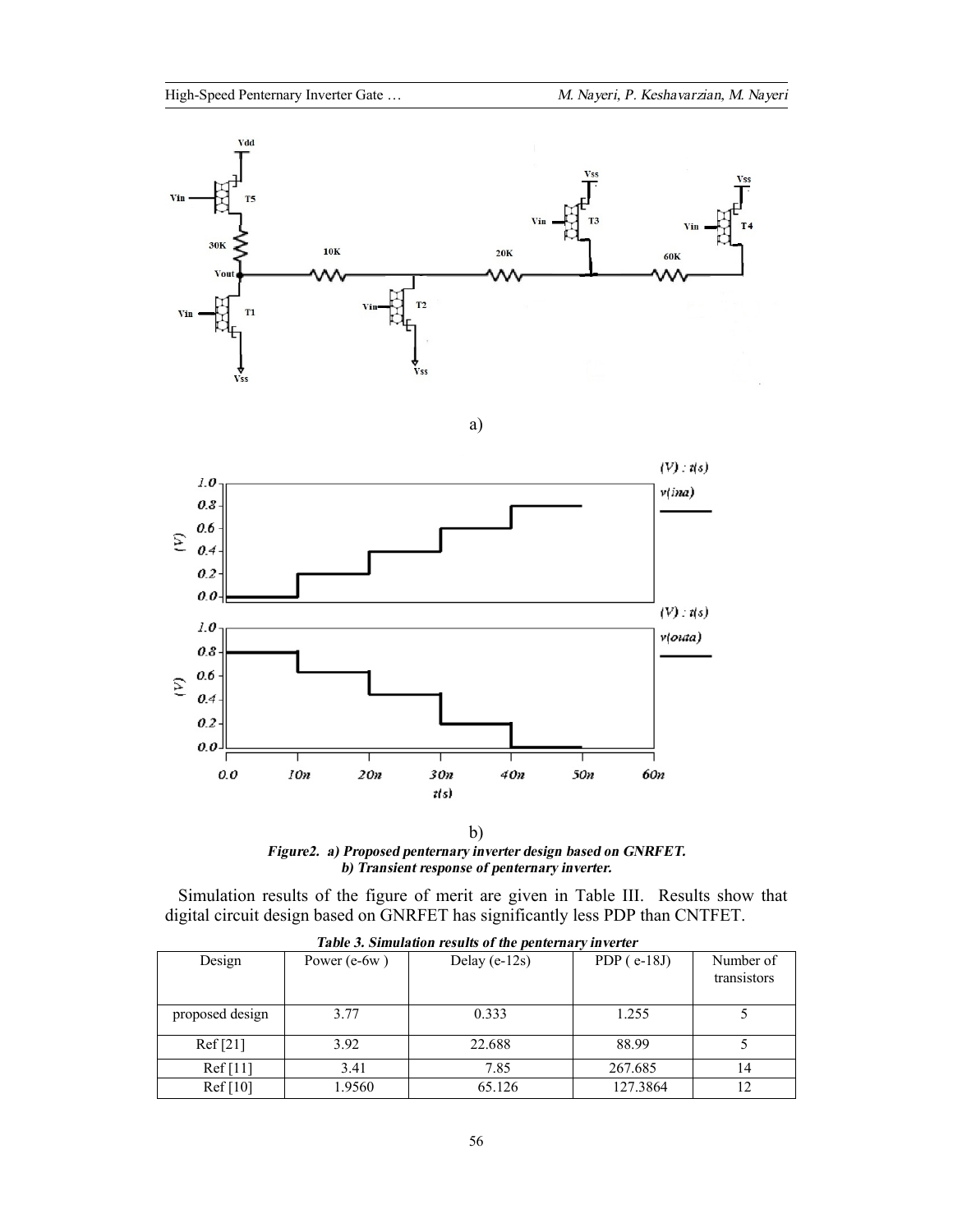#### **4. Performance Analysis**

For the evaluation of proposed design, we investigated the power, delay and product delay- power as the figure of merit with the different number of ribbon. As depicted in Fig 3, power increases by increasing the nribbon.



*Figure3. Power as function of nribbon*

Furthermore, by increasing the number of ribbon in GNRFET structure, delay increase.

Fig4 illustrates the variation of delay versus of nribbon.



*Figure4. Delay as function of nribbon*

Fig5 shows the variation of PDP as the function of nribbons. PDP increases by increasing the number of ribbons.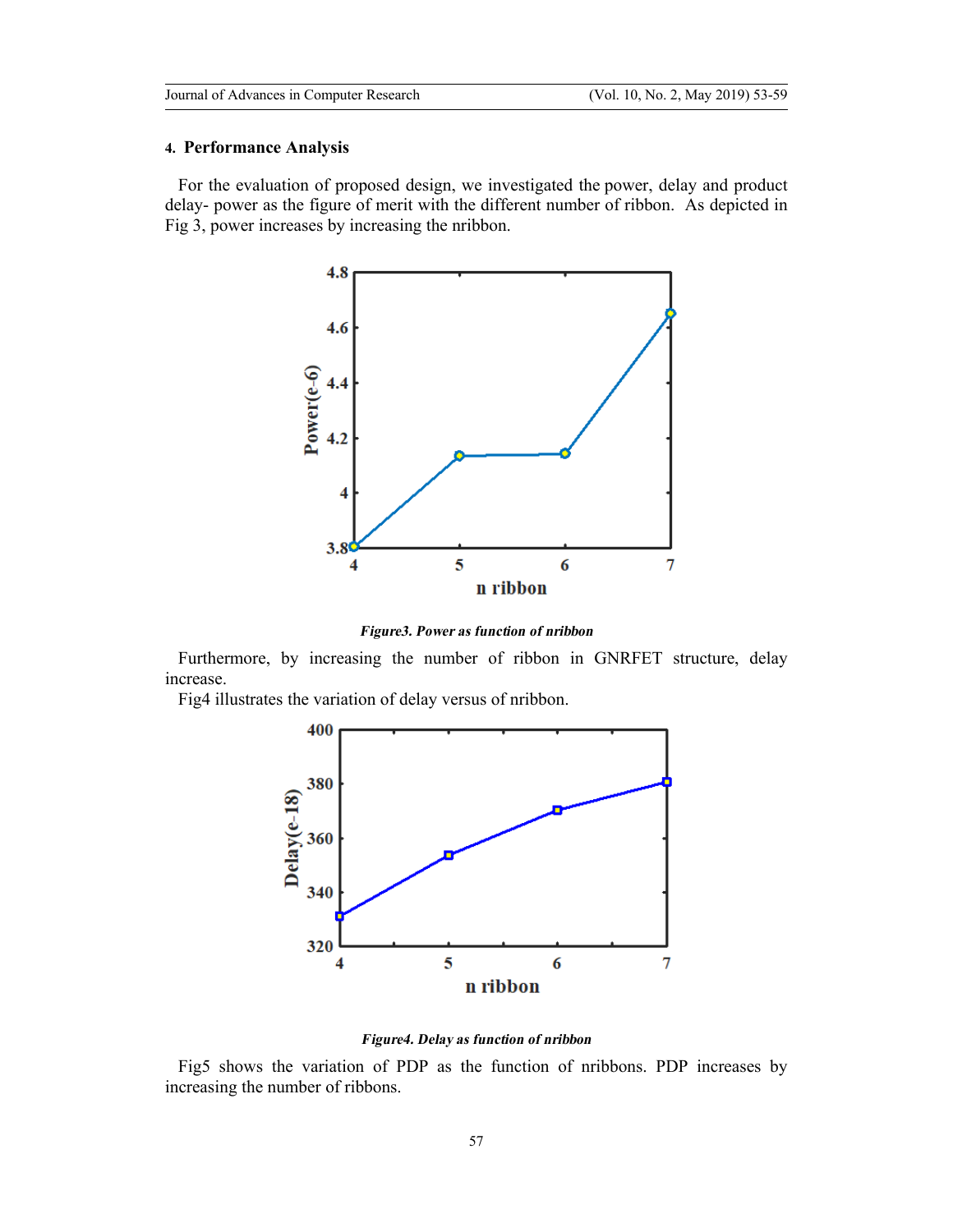

*Figure5. PDP as function of <sup>n</sup> ribbon*

## **5. Conclusion**

GNRFET with the superior electronic properties is a good candidate for nextgeneration of the integrated circuit. GNRFET has the thinnest channel with 15-nm. MVL circuit has less area and computation step than binary. In this paper, we proposed the inverter penternary gate based on GNRFETs for the first time. Results show that the proposed work is ultra-high-speed. Furthermore, the PDP of GNRFET is less than CNTFET in the literature. Hence, GNRFET can be used for the digital circuit design.

### **References**

- [1] Karimghasemi-rabori, M., Keshavarzian, P. (2017). 'Design and Implementation of MOSFET Circuits and CNTFET, Ternary Multiplier in the Field of Galois', *Journal of Advances in Computer Research*, 8(1), pp. 129-142.
- [2] Raychowdhury, A. and Roy, K., 2005. Carbon-nanotube-based voltage-mode multiple-valued logic design. IEEE Transactions on Nanotechnology, 4(2), pp.168-179.
- [3] Keshavarzian, P. and Sarikhani, R., 2014. A novel CNTFET-based ternary full adder. Circuits, Systems, and Signal Processing, 33(3), pp.665-679.
- [4] Tarun, K. and Hashmi, M.S., 2017, November. Multiple valued current mode logic circuits. In Multimedia, Signal Processing and Communication Technologies (IMPACT), 2017 International Conference on (pp. 65-69). IEEE.
- [5] Kim, Y.J., Kim, S.Y., Noh, J., Shim, C.H., Jung, U., Lee, S.K., Chang, K.E., Cho, C. and Lee, B.H., 2016. Demonstration of complementary ternary graphene field-effect transistors. Scientific reports, 6, p.39353.
- [6] Llinas, J.P., Fairbrother, A., Barin, G.B., Shi, W., Lee, K., Wu, S., Choi, B.Y., Braganza, R., Lear, J., Kau, N. and Choi, W., 2017. Short-channel field-effect transistors with 9-atom and 13 atom wide graphene nanoribbons. Nature communications, 8(1), p.633.
- [7] Lin, S., Kim, Y.B. and Lombardi, F., 2011. CNTFET-based design of ternary logic gates and arithmetic circuits. IEEE transactions on nanotechnology, 10(2), pp.217-225.